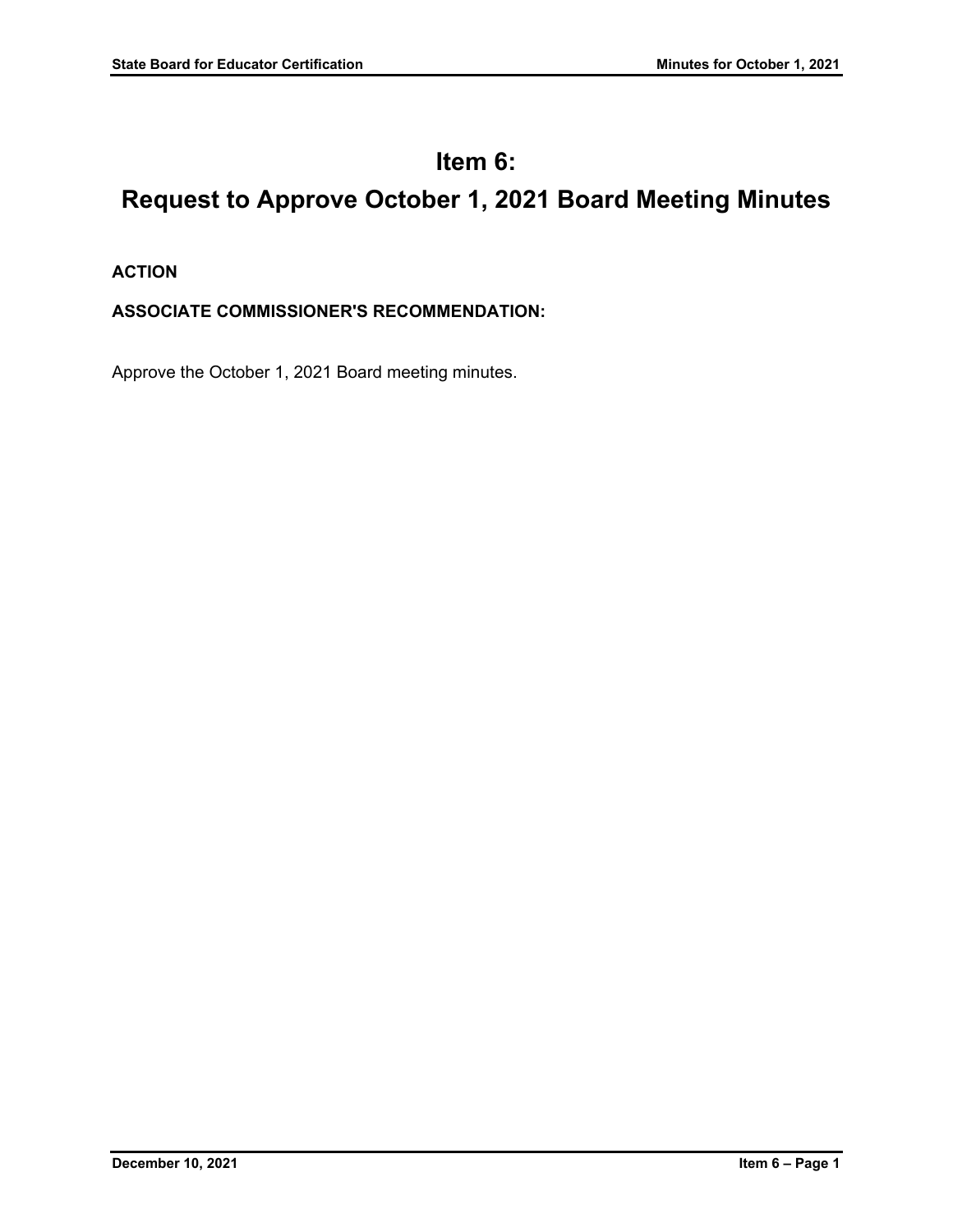# **STATE BOARD FOR EDUCATOR CERTIFICATION MEETING AGENDA**

**OCTOBER 1, 2021 AT 8:30 AM 1701 N. CONGRESS AVE. ROOM 1-104** 

**The Board will meet in open session and after determining the presence of a quorum, deliberate and possibly take formal action, including emergency action, on any of the following agenda items:**

#### **Moment of Silence**

#### **Pledge of Allegiance**

#### **1. Call to Order**

The State Board for Educator Certification (SBEC) convened its meeting at 8:32 AM on Friday, October 1, 2021.

Present: Mr. Tommy Coleman, Dr. Veronica Galvan, Ms. Bena Glasscock, Mr. Rex Gore, Ms. Melissa Isaacs, Dr. John Kelly, Mr. Andrew Kim, Dr. Andrew Lofters, Ms. Kelvey Oeser, Dr. Alma Rodriguez, and Ms. Jean Streepey.

Absent: Dr. Robert Brescia, Ms. Julia Dvorak, Ms. Courtney MacDonald, and Ms. Shareefah Mason.

#### **2. Associate Commissioner's Comments Regarding the SBEC Agenda**

Associate Commissioner Emily Garcia welcomed the Board and thanked staff for their hard work in preparation for the meeting. Ms. Garcia ceded the rest of her time to Deputy Commissioner Kelvey Oeser.

#### **3. Deputy Commissioner's Comments and TEA Update**

Deputy Commissioner Kelvey Oeser presented this item to the Board. Ms. Oeser provided data related to the impact of the COVID-19 pandemic on student achievement in Texas and highlighted the supports being provided to local education agencies by the Texas Education Agency. She also provided data linking the work of the SBEC to actions intended to improve teacher quality and student outcomes across the state.

#### **4. State Board for Educator Certification Welcome New Board Member and Recognition of Former Board Member**

Ms. Pogue presented this item to the Board. The Board welcomed Ms. Bena Glasscock as the school counselor representative and thanked Ms. Rohanna Brooks Sykes for her service on the SBEC.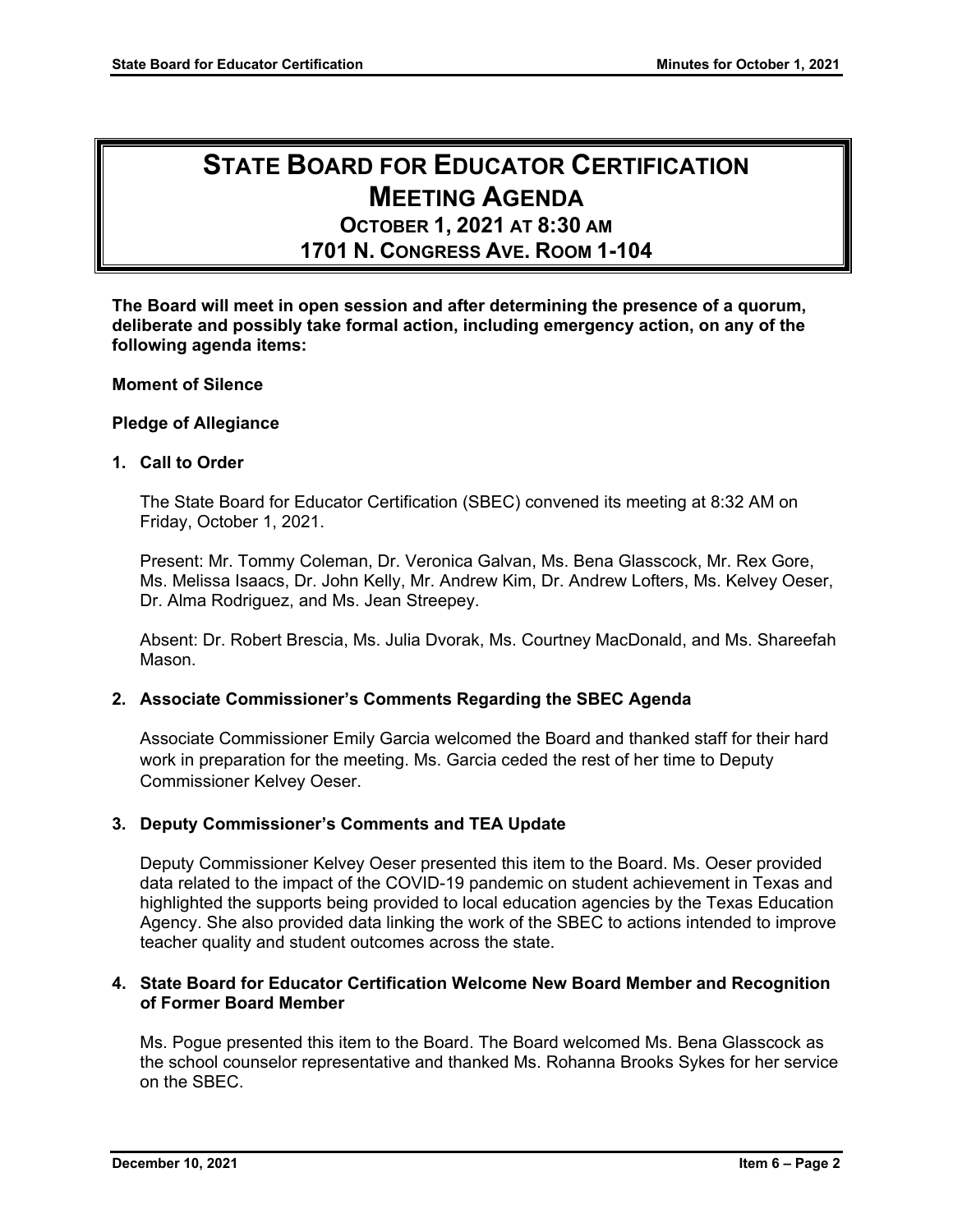## **5. Public Comment**

Jan Friese – Texas Counseling Association

## **CONSENT AGENDA**

## **6. Request to Approve July 22, 2021 Board Work Session Minutes**

The July 22, 2021 work session minutes were approved.

## **7. Request to Approve July 23, 2021 Board Meeting Minutes**

The July 23, 2021 meeting minutes were approved.

Ms. Pogue provided the Board with an overview of the types of items on the agenda. She clarified key differences between discussion, proposal, and adoption items and the Board's opportunities for action in each phase of the rulemaking process. Ms. Pogue also highlighted the navigation cues within the Power Point presentation that would be utilized by staff as each agenda item is presented for the Board's consideration.

## **DISCUSSION AND ACTION**

## **8. Adoption of Proposed Amendments to 19 TAC Chapter 229, Accountability System for Educator Preparation Programs**

Dr. Olofson presented this item to the Board. He provided background on the Accountability System for Educator Preparation Programs (ASEP). He explained that the proposed amendments would extend the status of Not Rated: Declared State of Disaster for the 2020- 2021 year and provide for EPPs that meet the standard for Accredited to break any consequential count of years. He further noted that the amendments clarified the calculation of certificate category pass rates, and that the updates to the ASEP manual would provide clarity to the field about all associated calculations. Dr. Olofson also explained that the amendments provide clarity about the alignment of current rule with the requirements in House Bill (HB) 159, 87th Texas Legislature, Regular Session, 2021 to add students with disabilities to the student achievement ASEP performance indicator regarding student performance. He summarized the 4 received public comments.

Dr. Rodriguez asked for clarity about the timeline of implementation for ASEP indicator 3. Dr. Olofson noted that the Performance Reporting division at TEA anticipated having relevant data at the end of 2022, so this would likely be the first of two report only years, but that the Board would be updated as progress is made. Dr. Rodriguez asked about the implementation of the ASEP index system, and Dr. Olofson noted that the proposed amendments continue to allow for an overlap year for implementation. Dr. Galvan asked for clarification about TEC 21.0452(c), and Dr. Olofson explained that current surveys distributed by the TEA comply with this statutory requirement.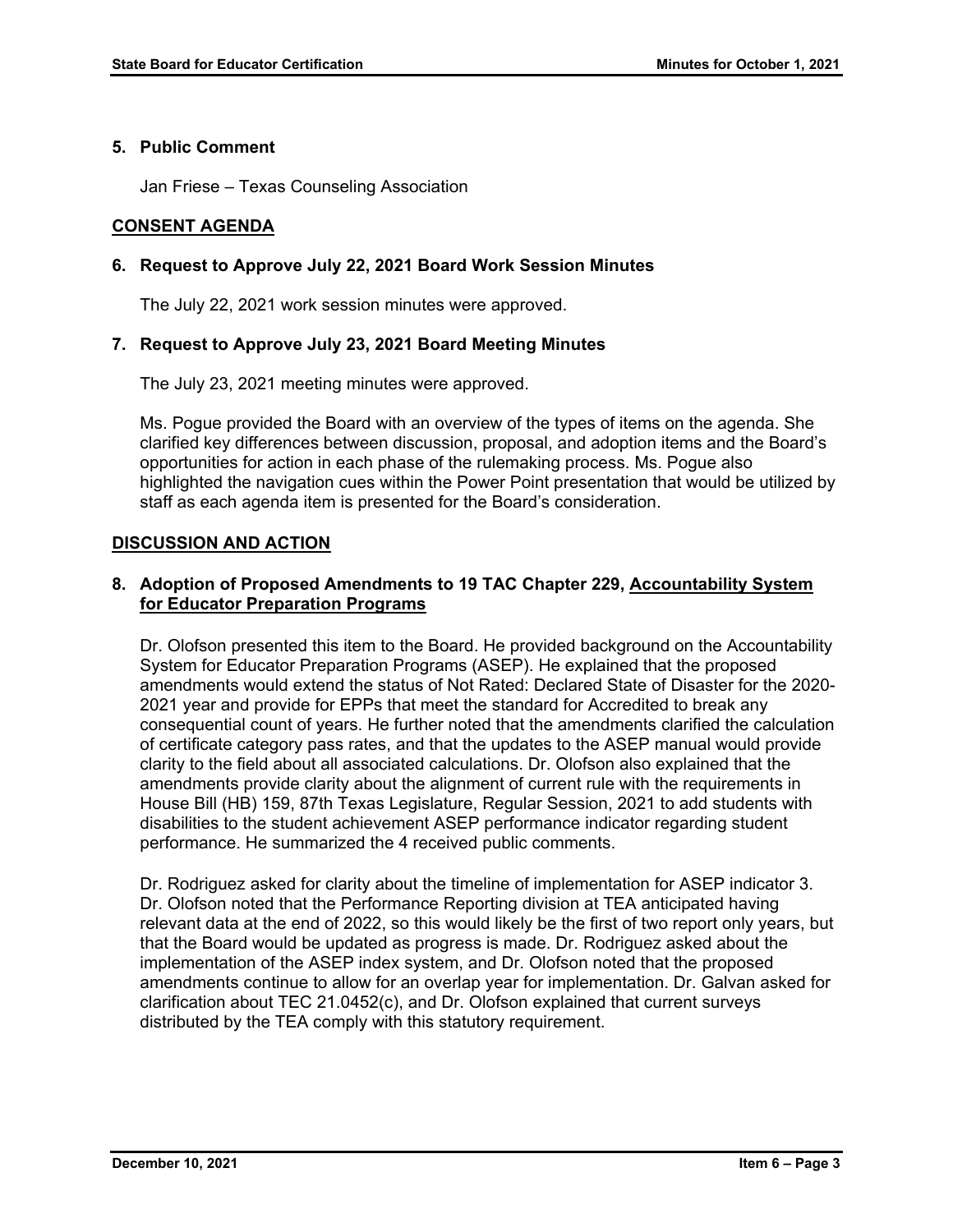#### **Motion and vote:**

*Motion was made by Mr. Coleman to approve for adoption, subject to the State Board of Education (SBOE) review, the proposed amendments to 19 TAC Chapter 229, Accountability System for Education Preparation Programs, with an effective date of 20 days after filing the adoption notice with the Texas Register. Second was made by Mr. Kim, and the Board voted unanimously in favor of the motion.*

#### **9. Proposed Amendments to 19 TAC Chapter 249, Disciplinary Proceedings, Sanctions, and Contested Cases, Subchapter B, Enforcement Actions and Guidelines, and Subchapter E, Post-Hearing Matters**

Ms. Moriaty presented this item to the Board. She provided background information on the July 2015 Sunset Commission Report's recommendations regarding standard sanctions for educators, the history of the standard one-year suspension sanction for contract abandonment, the contents of House Bill 2519, 87th Legislature, Regular Session, and the results of the Board's work session on contract abandonment in October.

Public Testimony: Andrea Chevalier – Association of Texas Professional Educators Crystal Dockery – Texas Association of Community Schools Laura Kravitz – Texas State Teachers Association Julie Leahy – Texas Classroom Teachers Association Kevin Brown – Texas Association of School Administrators Patty Quinzi – Texas American Federation of Teachers Leslie Stephens – Texas Urban Council and Austin Independent School District

The SBEC recessed at 10:19 AM.

The SBEC reconvened at 10:29 AM.

The Board discussed the proposed changes to contract abandonment good cause and mitigating factors. Ms. Streepey proposed moving the proposed good cause factor that the educator "had a reduction in base pay, excluding stipends, as compared to the educator's base pay for the prior year at the same school district" to become a mitigating factor. Ms. Moriaty revised the draft rule language to comport with Ms. Streepey's suggestion and presented it to the Board for a vote.

#### **Motion and vote:**

*Motion was made by Mr. Gore to approve the proposed amendments to 19 TAC Chapter 249, Disciplinary Proceedings, Sanctions, and Contested Cases, as presented to be published in the* Texas Register. *Second was made by Ms. Streepey.* 

*Mr. Coleman offered an amendment to the motion to include a reduction in an educator's base pay and an educator's reliance upon written permission from a school administrator to be good cause for contract abandonment, rather than mitigating factors. No second was made and the amendment failed.*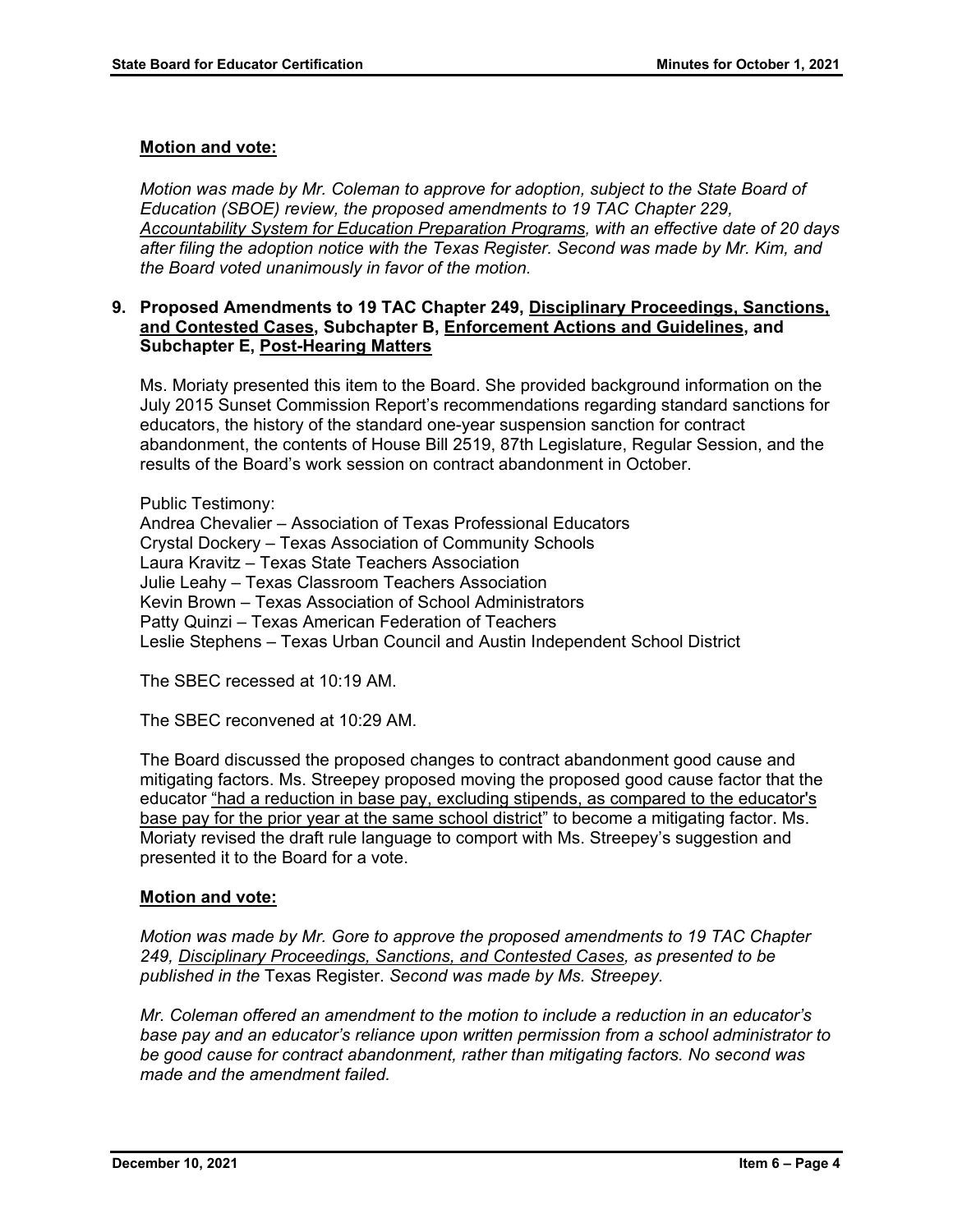*Mr. Kim offered an amendment to the motion to strike §249.14(d)(2)(i), which was a proposed mitigating factor that would allow a reduced sanction for contract abandonment when an educator "had a change in the educator's campus assignment that caused a significant adverse impact on the educator's health condition or family need." Second was made by Dr. Kelly. The motion failed with Mr. Kim and Dr. Kelly voting in favor, and Mr. Coleman, Ms. Streepey, Ms. Glasscock, and Ms. Isaacs voting against the amendment.* 

*The main motion passed with Ms. Streepey, Ms. Isaacs, Mr. Gore and Ms. Glasscock voting in favor of the motion and Mr. Coleman, Dr. Kelly, and Mr. Kim voting against the motion.* 

## **10. Proposed Amendment to 19 TAC Chapter 230, Professional Educator Preparation and Certification, Subchapter B, General Certification Requirements, §230.11, General Requirements**

Ms. Cook presented this item to the Board. She stated the proposed changes are specific to the requirement for demonstration of English language proficiency for certificate issuance. Ms. Cook explained the proposed changes would align SBEC's list of approved countries with lists that the University of Texas and Texas A&M University systems use to exempt their students from the English language proficiency requirement for purposes of admission. Ms. Cook highlighted the five countries being added to the list; explained the provision to eliminate duplication of English language proficiency if additional certification is pursued later; and provided a quick overview of the minor technical and grammatical edits to the list of countries in the figure. There were no questions from the Board.

## **Motion and vote:**

*Motion was made by Mr. Kim to approve the proposed amendments to 19 TAC Chapter 230, Professional Educator Preparation and Certification, Subchapter B, General Certification Requirements, §230.11, General Requirements, to be published as proposed in the Texas Register. Second was made by Mr. Coleman, and the Board voted unanimously in favor of the motion.*

## **11. Proposed Amendments to 19 TAC Chapter 234, Military Service Members, Military Spouses, and Military Veterans**

Ms. Cook presented this item to the Board. She stated Chapter 234 provides guidance on certification licensure, preparation, testing, and renewal for members of the military community. Ms. Cook explained the proposed changes would implement legislative provisions specified in House Bill (HB) 139, 87th Legislature, Regular Session, 2021 to add space force to the list of branches of the United States Armed Forces and allow military community members to use clinical and professional experience to substitute for certification requirements.

Dr. Rodriguez asked for an example of types of clinical and professional experience that an EPP could approve for members of military community. Dr. Galvan asked for additional clarification on acceptable clinical and professional experience and expressed the need to ensure that processes and guidance for EPPs is clearly outlined to accurately support the legislation. Superintendent Kim shared his support of the legislative provisions and offered positive feedback on district abilities to utilize members of the military community in K-12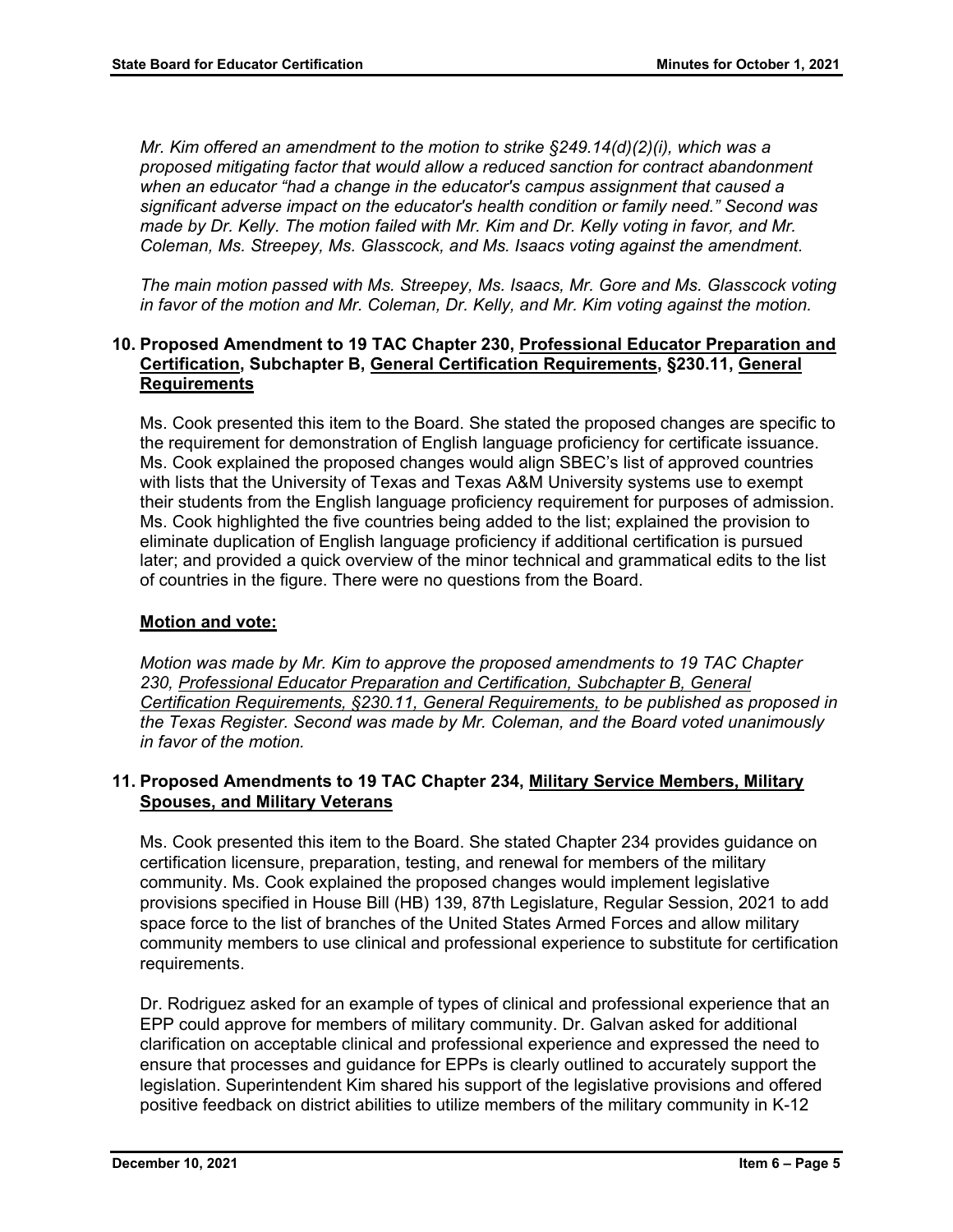settings. Ms. Cook responded to all questions from Board members. She also confirmed that Ms. McLoughlin's discussion item on Chapter 228, scheduled for a later time in the agenda, would address some of the questions and feedback from Dr. Galvan. Ms. Cook thanked the Board for their feedback and support.

## **Motion and vote:**

*Motion was made by Mr. Kim to approve the proposed amendments to 19 TAC Chapter 234, Military Service Members, Military Spouses, and Military Veterans, to be published as proposed in the Texas Register. Second was made by Ms. Isaacs, and the Board voted unanimously in favor of the motion.*

## **12. 2020–2021 Continuing Approval Reviews of Educator Preparation Programs**

Ms. McLoughlin presented this item to the Board. Ms. McLoughlin shared that the item provided the SBEC with the opportunity to approve existing EPPs for continuing approval for five years based on the results of the 2020-2021 continuing approval reviews. Ms. McLoughlin presented an overview of the five-year continuing approval review process and outcomes. She presented fifteen programs to the Board for continuing approval that met all requirements in their review. She also shared that twelve programs were still being evaluated because their deadline for submitting review materials was too close to the SBEC meeting for staff to finish out the process and that TEA staff anticipated presenting the remaining programs to the Board at future meetings. Lastly, Ms. McLoughlin shared those four programs closed in the 20-21 year, and all programs that closed in 20-21 were able to successfully transfer out any remaining candidates.

Mr. Gore asked if the programs that closed in 20-21 closed due to economic considerations or other factors. Ms. McLoughlin shared that two programs closed in lieu of engaging in the continuing approval review process and one program closed due to lack of candidates.

Dr. Galvan asked if all programs recommended for continuing approval were accredited in ASEP. Ms. McLoughlin clarified that ASEP accreditation status dictated the depth of the review conducted but that all programs recommended to the SBEC met all requirements of the continuing approval review.

#### **Motion and vote:**

*Motion was made by Mr. Coleman to approve the programs as presented for a five-year renewal of approval. Second was made by Mr. Kim, and the Board voted unanimously in favor of the motion.*

#### **13. Approval of Proposed 2022 State Board for Educator Certification Meeting Dates**

Ms. Pogue presented this item to the Board. Ms. Pogue explained the proposed SBEC meeting dates for 2022 comply with the statutory requirements that the SBOE have 90 days to review all SBEC proposed rules and the 180 days to take action once the Board proposes a rule. Ms. Pogue pointed out the dates were approved by SBEC Chair, Dr. Kelly, and do not conflict with the state's testing calendar. Ms. Pogue asked the Board to approve the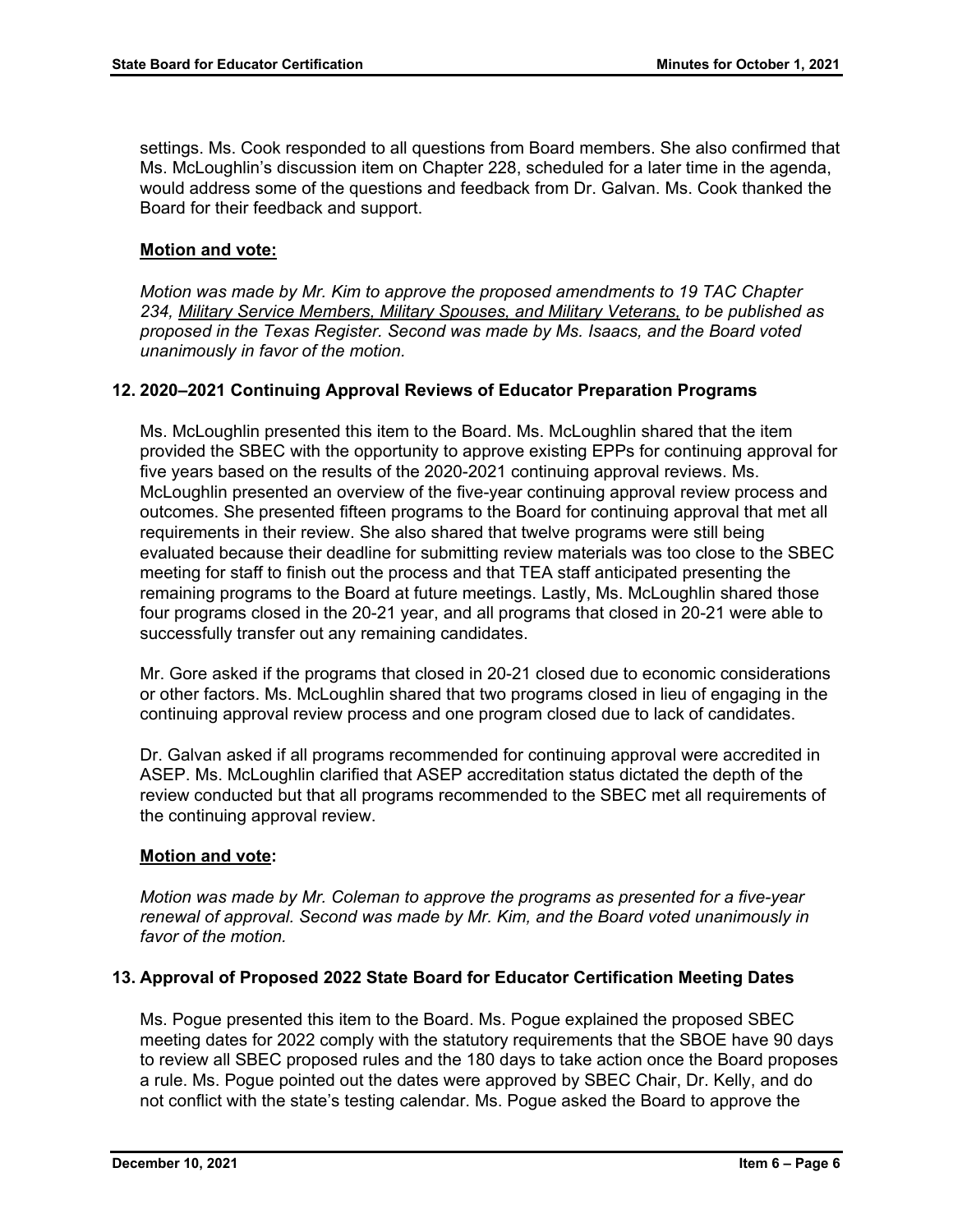proposed SBEC 2022 meeting dates of February 11, 2022, April 29, 2022, July 21, 2022 Work Session, July 22, 2022, September 30, 2022, and December 9, 2022.

#### **Motion and vote:**

*Motion was made by Mr. Kim to approve the proposed 2022 SBEC meeting dates. Second was made by Ms. Streepey, and the Board voted unanimously in favor of the motion.*

#### **DISCIPLINARY CASES**

**14. Pending or Contemplated Litigation, including Disciplinary Cases**

#### **A. Defaults**

#### **No Answer Defaults**

2. In the Matter of Christopher M. Nanton; Action to be taken: Consideration of Issuance of Default Judgment

Staff recommendation: 1-year suspension

3. In the Matter of Christopher Rutledge, Jr.; Action to be taken: Consideration of Issuance of Default Judgment

Staff recommendation: 1-year suspension

4. In the Matter of Derrick Baylor; Action to be taken: Consideration of Issuance of Default **Judgment** 

Staff recommendation: 1-year suspension

5. In the Matter of Jadah P. Odom; Action to be taken: Consideration of Issuance of Default Judgment

Staff recommendation: 1-year suspension

6. In the Matter of Jeanine Abuahmad; Action to be taken: Consideration of Issuance of Default Judgment

Staff recommendation: 1-year suspension

7. In the Matter of Kimberly Dair Taylor; Action to be taken: Consideration of Issuance of Default Judgment

Staff recommendation: 1-year suspension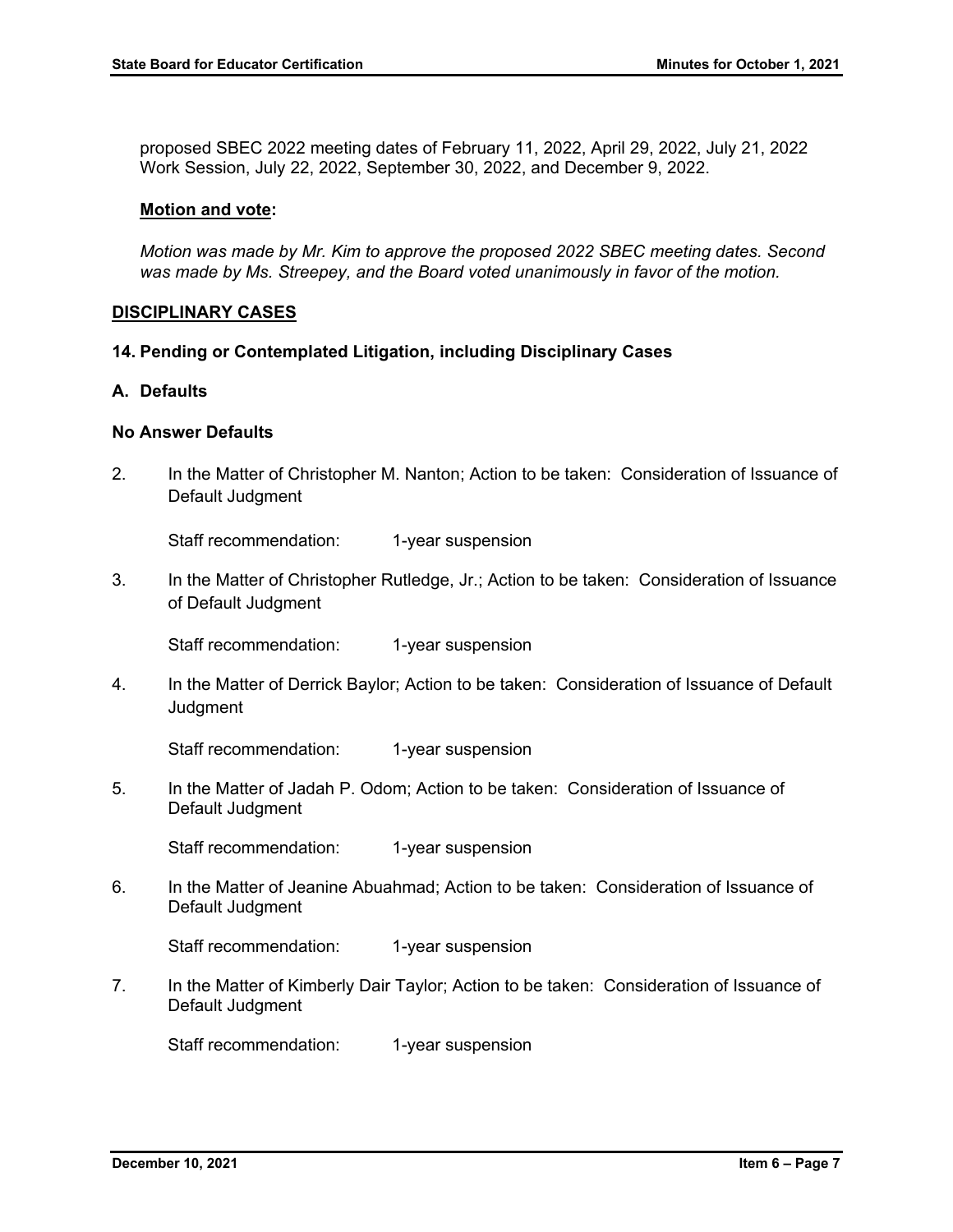8. In the Matter of LaMonica Jiles; Action to be taken: Consideration of Issuance of Default **Judgment** Staff recommendation: 1-year suspension 9. In the Matter of Lynn C. Patterson; Action to be taken: Consideration of Issuance of Default Judgment Staff recommendation: 1-year suspension 10. In the Matter of Patrice Craft; Action to be taken: Consideration of Issuance of Default **Judgment** Staff recommendation: 1-year suspension 11. In the Matter of Roberto Ernesto Nanes, III; Action to be taken: Consideration of Issuance of Default Judgment Staff recommendation: 1-year suspension 12. In the Matter of Sandra E. Gibson; Action to be taken: Consideration of Issuance of Default Judgment Staff recommendation: 1-year suspension 13. In the Matter of Andre Daniels; Action to be taken: Consideration of Issuance of Default **Judgment** Staff recommendation: Revocation 14. In the Matter of Rebecca Vaughan; Action to be taken: Consideration of Issuance of Default Judgment Staff recommendation: Revocation 16. In the Matter of Christia Schock; Action to be taken: Consideration of Issuance of Default Judgment Staff recommendation: 2-year suspension and proof of successful completion of substance abuse treatment program 17. In the Matter of Eric Gomez; Action to be taken: Consideration of Issuance of Default Judgment

Staff recommendation: 2-year suspension and proof of successful completion of substance abuse treatment program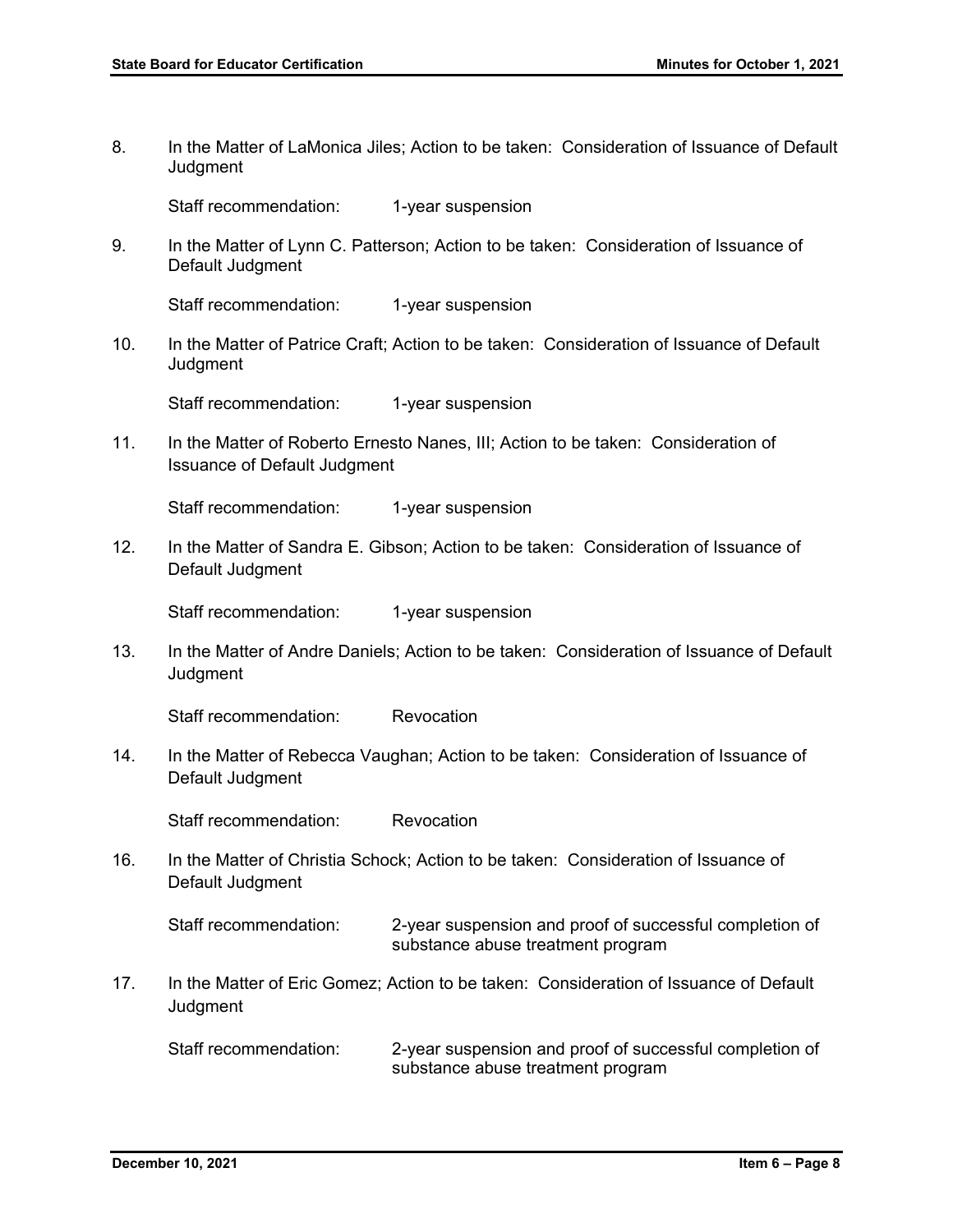18. In the Matter of Justin Piwonka; Action to be taken: Consideration of Issuance of Default **Judgment** 

Staff recommendation: 2-year suspension and proof of successful completion of substance abuse treatment program

19. In the Matter of Marcum Joseph Olano II; Action to be taken: Consideration of Issuance of Default Judgment

Staff recommendation: 2-year suspension and proof of successful completion of substance abuse treatment program

20. In the Matter of Valerie Bittner; Action to be taken: Consideration of Issuance of Default **Judgment** 

Staff recommendation: 3-year suspension and proof of successful completion of substance abuse treatment program

21. In the Matter of Susan Bobbitt; Action to be taken: Consideration of Issuance of Default **Judgment** 

Staff recommendation: 3-year suspension and proof of successful completion of a substance abuse treatment program

22. In the Matter of Yvonne Sanchez; Action to be taken: Consideration of Issuance of Default Judgment

Staff recommendation: 5-year suspension and proof of successful completion of substance abuse treatment program

23. In the Matter of Andres Rodriguez, Jr.; Action to be taken: Consideration of Issuance of Default Judgment

Staff recommendation: Permanent Revocation

24. In the Matter of David Anthony Balsinger; Action to be taken: Consideration of Issuance of Default Judgment

Staff recommendation: Permanent Revocation

25. In the Matter of Salim Edward Black; Action to be taken: Consideration of Issuance of Default Judgment

Staff recommendation: Permanent Revocation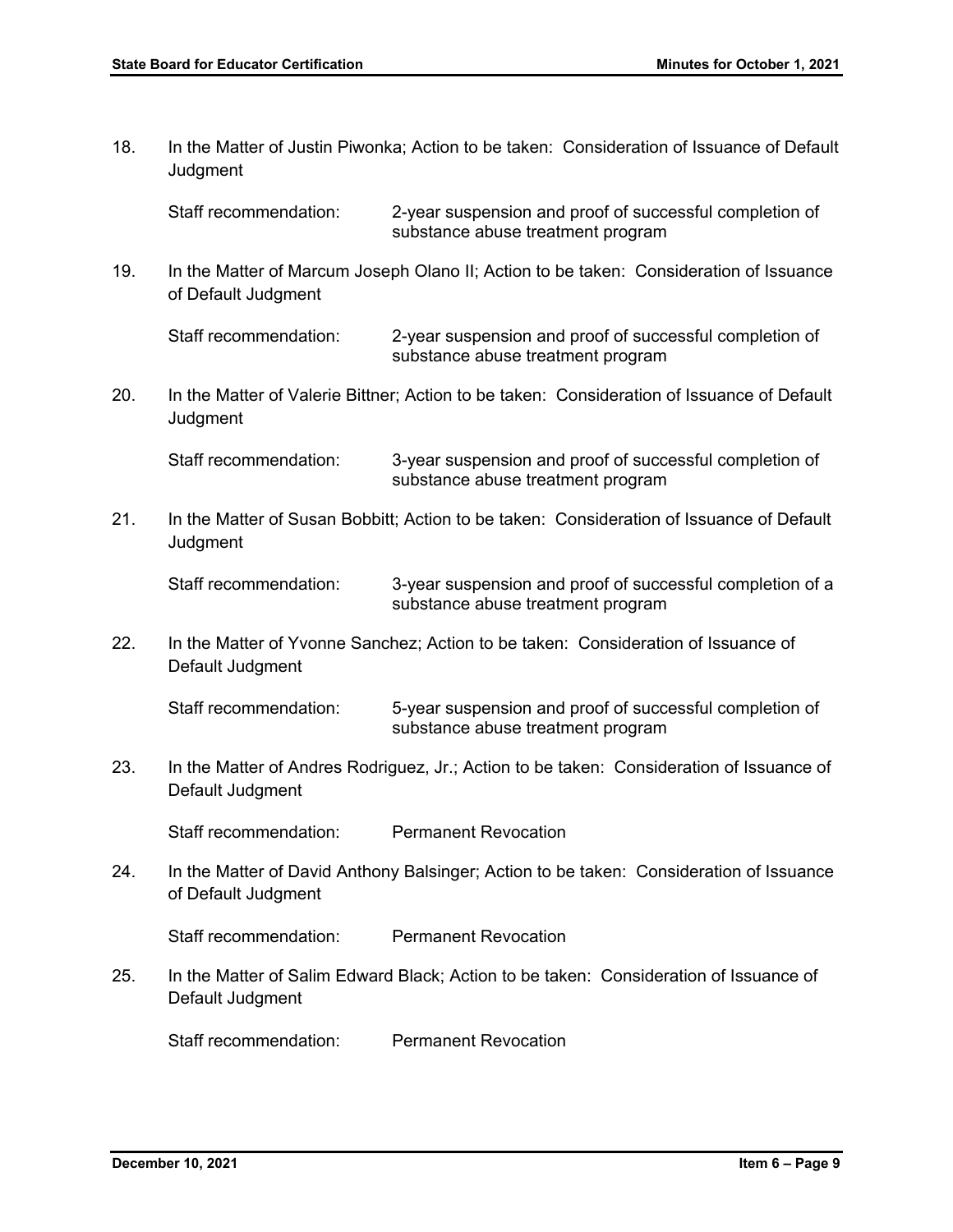26. In the Matter of Sammy Cruz Martinez; Action to be taken: Consideration of Issuance of Default Judgment

Staff recommendation: Permanent Revocation

27. In the Matter of Timothy Watson; Action to be taken: Consideration of Issuance of Default Judgment

Staff recommendation: Permanent Revocation

28. In the Matter of Amber Parker; Action to be taken: Consideration of Issuance of Default **Judgment** 

Staff recommendation: Permanent Revocation

30. In the Matter of Alicia Villarreal; Action to be taken: Consideration of Issuance of Default **Judgment** 

Staff recommendation: Revocation

32. In the Matter of Payne Stinchfield; Action to be taken: Consideration of Issuance of Default Judgment

Staff recommendation: Revocation

33. In the Matter of Derrick Wright; Action to be taken: Consideration of Issuance of Default **Judgment** 

Staff recommendation: Revocation

#### **Motion and vote:**

*Motion was made by Mr. Kim to grant Staff's request for issuance of default judgments on cases numbered 1 – 33, excluding cases 1, 15, 29, and 31 and issue final orders consistent with Staff's recommendations. Second was made by Mr. Coleman, and the Board voted unanimously in favor of the motion.* 

29. In the Matter of Nicole Layvonne Warrior; Action to be taken: Consideration of Issuance of Default Judgment

Staff recommendation: Revocation

#### **Motion and vote:**

*Motion was made by Ms. Streepey to grant Staff's request for issuance of default judgment and issue a final order with a sanction of permanent revocation. Second was made by Mr. Kim, and the Board voted unanimously in favor of the motion.*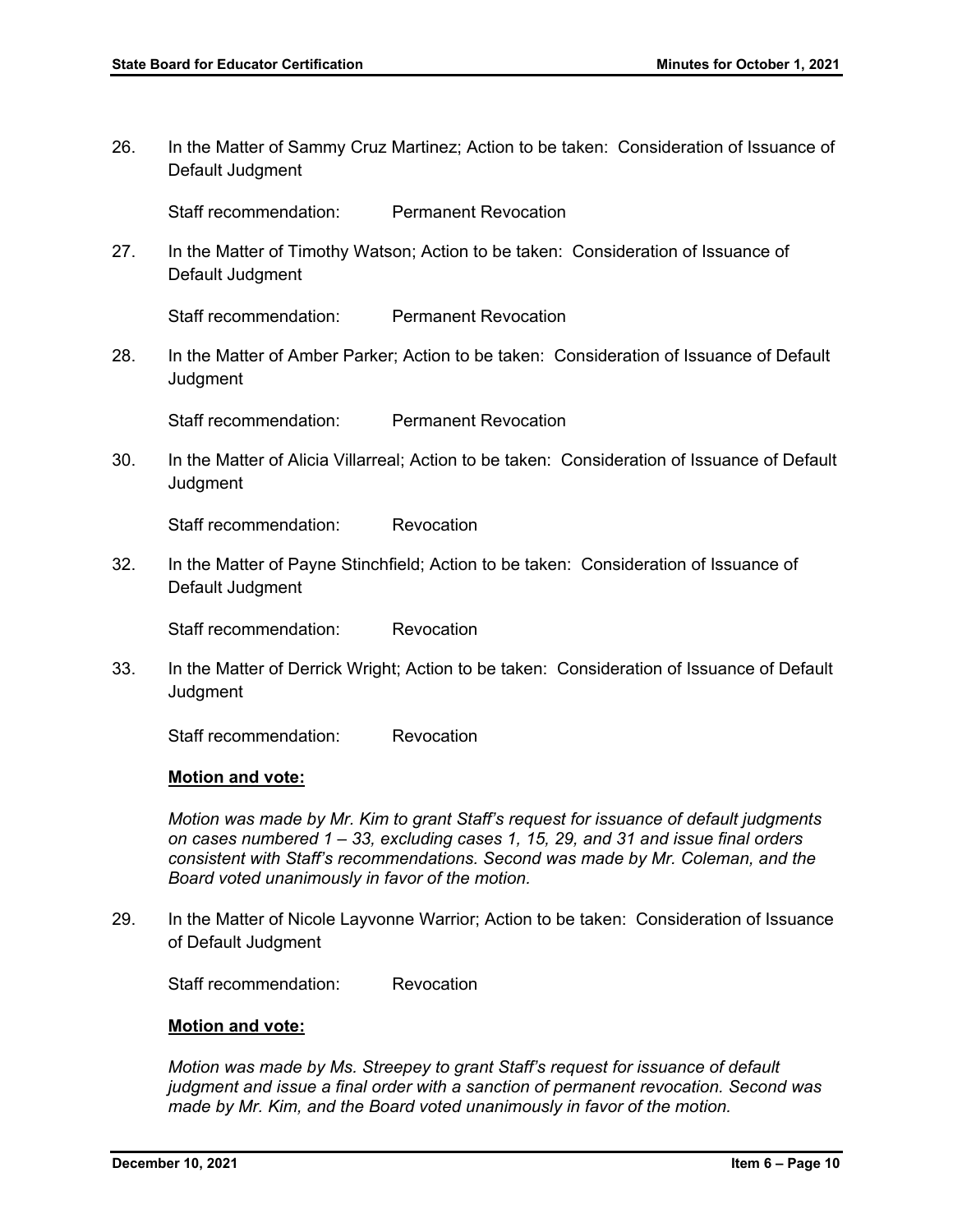31. In the Matter of Beverly K. Logue; Action to be taken: Consideration of Issuance of Default Judgment

Staff recommendation: 10-year suspension

#### **Motion and vote:**

*Motion was made by Mr. Coleman to grant Staff's request for issuance of default judgment and issue a final order with a sanction of permanent revocation. Second was made by Mr. Gore, and the Board voted unanimously in favor of the motion. Mr. Gore abstained from the vote.* 

#### **The following cases were pulled by TEA staff; no action was taken:**

1. In the Matter of Adiba Fayyaz Ratani; Action to be taken: Consideration of Issuance of Default Judgment

Staff recommendation: 1-year suspension

15. In the Matter of Adam Stickelbault; Action to be taken: Consideration of Issuance of Default Judgment

Staff recommendation: 2-year suspension and proof of successful completion of substance abuse treatment program

## **SOAH Defaults**

1. In the Matter of Oseloka Keys; Action to be taken: Consideration of Issuance of Default Judgment

Staff recommendation: 1-year suspension

2. In the Matter of Raul Salinas; Action to be taken: Consideration of Issuance of Default **Judgment** 

Staff recommendation: Revocation

3. In the Matter of Jhoccio Gonzalez; Action to be taken: Consideration of Issuance of Default Judgment

Staff recommendation: Permanent Revocation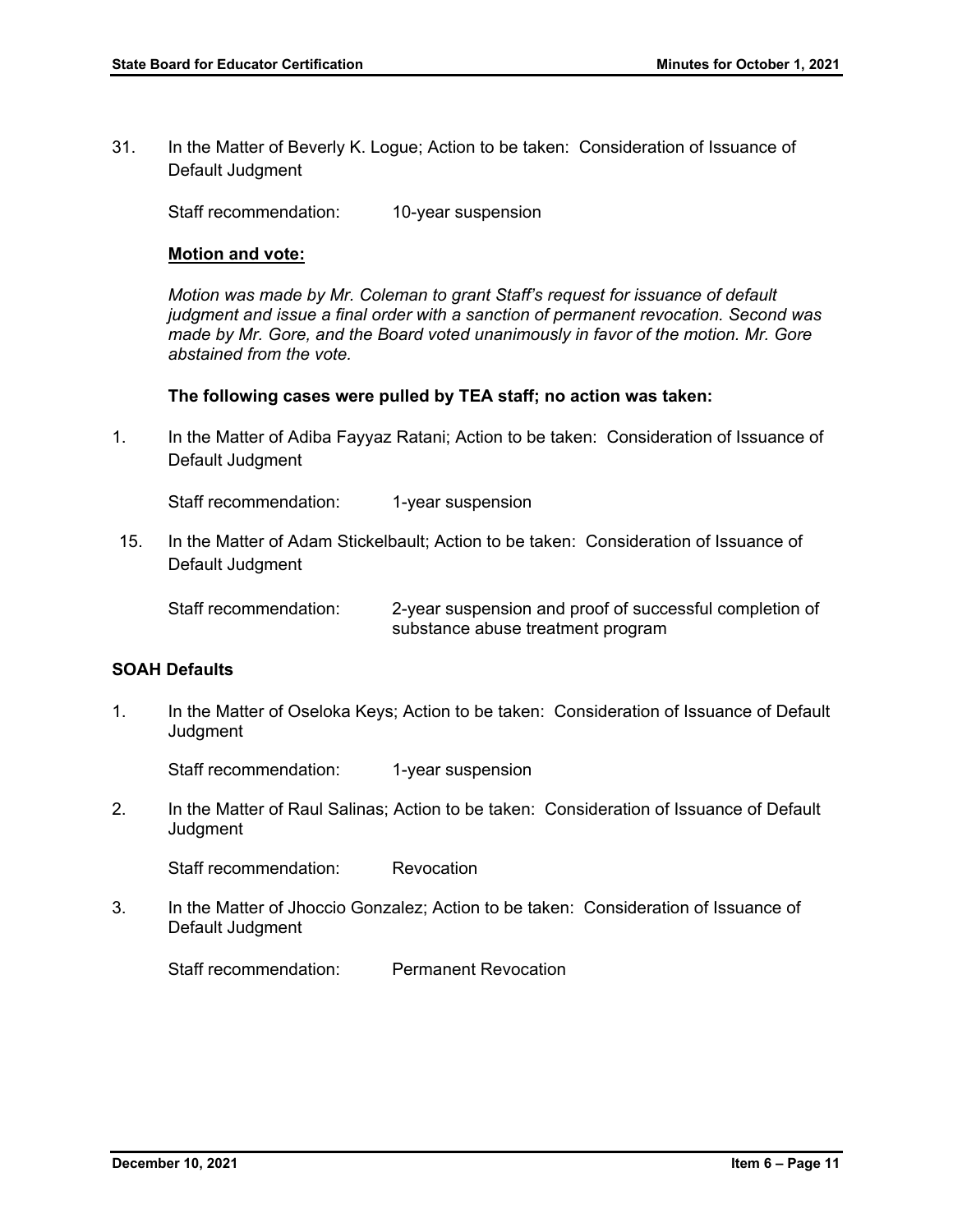#### **Motion and vote:**

*Motion was made by Mr. Kim to grant Staff's request for the issuance of SOAH default judgments on cases 1-3, and issue final orders consistent with Staff's recommendations. Second was made by Ms. Streepey, and the Board voted unanimously in favor of the motion.* 

#### **B. Contested Cases**

Proposals for Decision

1. Docket No. 701211525.EC, Texas Education Agency, Educator Leadership and Quality Division v. Kenneth Dupre, II; Action to be taken: Consideration of Proposal for Decision and Issuance of Final Order.

ALJ Recommendation: Revocation Staff Recommendation: Accept ALJ recommendation

#### **Motion and vote:**

*Motion was made by Mr. Kim to accept the Proposal for Decision and Issue a Final Order with the ALJ's recommendation. Mr. Dupre's educator certificates should be revoked. Second was made by Mr. Coleman, and the Board voted unanimously in favor of the motion.* 

2. Docket No. 701211724.EC, Texas Education Agency, Educator Leadership and Quality Division v. Luis Garza; Action to be taken: Consideration of Proposal for Decision and Issuance of Final Order.

ALJ Recommendation: Revocation

Staff Recommendation: Accept ALJ recommendation

#### **Motion and vote:**

*Motion was made by Mr. Kim that the Board accept the Proposal for Decision and Issue a Final Order of permanent revocation. This modification of sanction is permissible pursuant to Texas Government Code §2001.058(e) and is necessary because the ALJ did not properly apply board rules, specifically the factors the Board considers in determining a sanction under 19 TAC 249.5 and 249.17(c).* 

*A permanent revocation is appropriate because Mr. Garza's conduct was serious and represented a potential danger to the health and welfare of students. Findings of Fact 8 and 9 show that Mr. Garza has engaged in violent acts that threatened the lives of those around him. In Finding of Fact 9, the ALJ found that respondent pled guilty to unlawful restraint-substantial risk of serious bodily injury, a third-degree felony, for the conduct at his parents' house. Further, in conclusion of law 10, the ALJ found the respondent is unworthy to instruct or supervise the youth of this state.*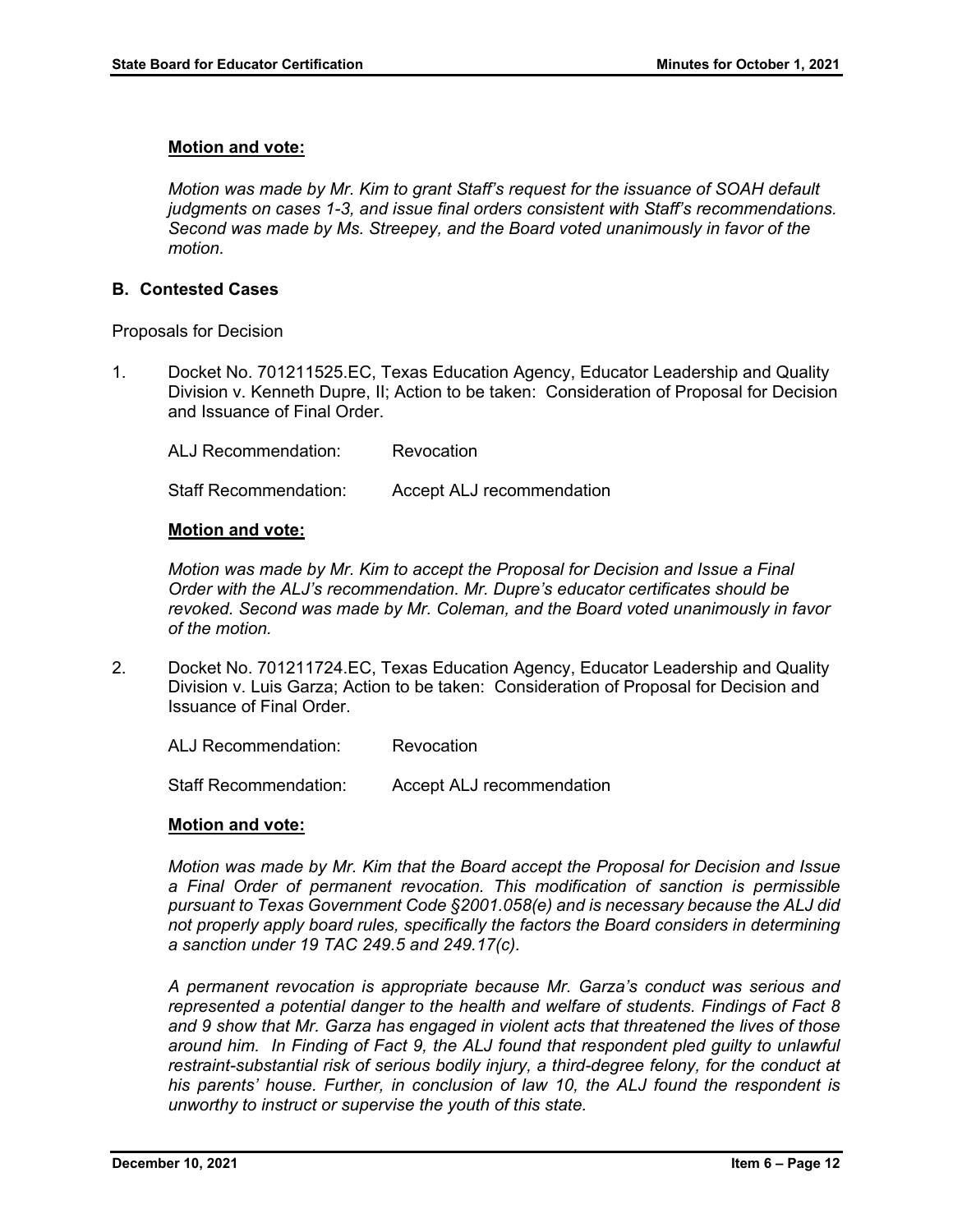*Given the serious violation of SBEC's rules, it is important that the sanction in this case address the potential danger the conduct poses to the health and welfare of students.* 

*For these reasons, the appropriate sanction in this case, in keeping with the Board's rules, is permanent revocation. Second was made by Ms. Streepey, and the Board voted unanimously in favor of the motion.*

3. Docket No. 701210009.EC, Texas Education Agency, Educator Leadership and Quality Division v. Hector Galvan; Action to be taken: Consideration of Proposal for Decision and Issuance of Final Order.

ALJ Recommendation: Inscribed reprimand or a 1-year probated suspension

Staff Recommendation: 3-year suspension

#### **Motion and vote:**

*Motion was made by Mr. Kim that the Board adopt the Proposal for Decision including Findings of Fact Nos. 1 – 35 and Conclusions of Law Nos. 1 – 17 and that the Board modify the recommended sanction of an inscribed reprimand or one-year probated suspension as follows:*

*Hector Galvan's educator certification should be suspended for three years.*

*This modification of sanction is permissible pursuant to Texas Government Code §2001.058(e) and is necessary because the Administrative Law Judge ("ALJ") did not properly apply Board rules, specifically the factors the Board considers in determining a sanction under 19 Texas Administrative Code §249.5 and §249.17(c).*

*Findings of Fact 22, 26, 27, 32, and 34 and Conclusions of Law 7 and 15 show that Mr. Galvan's conduct was serious: the ALJ found that it constituted a felony, found that it amounted to three separate violations of the Board's rules, and described the dangerous, serious situation Mr. Galvan created when a pistol fell out of his pocket on school property without him even noticing.* 

*Findings of Fact 18 and 19 show that Mr. Galvan's misconduct was intentional because he brought the gun to school regularly and intentionally, and its presence on campus was not the result of an unconscious mistake.* 

*In Findings of Fact 19, 20, 22 and 32, the ALJ described how Mr. Galvan's conduct was potentially dangerous to the health and welfare of students when he carried an unholstered pistol to school in his pants and allowed it to fall out where a student could pick it up. As provided in 19 Texas Administrative Code §249.5, one of the primary purposes the Board seeks to achieve in educator disciplinary matters is to protect the safety and welfare of Texas schoolchildren.*

*Given the ALJ's holding in Findings of Fact 26, 27, 32, and 34 and Conclusions of Law 7 and 15 that Mr. Galvan had committed three separate violations of the SBEC rules,*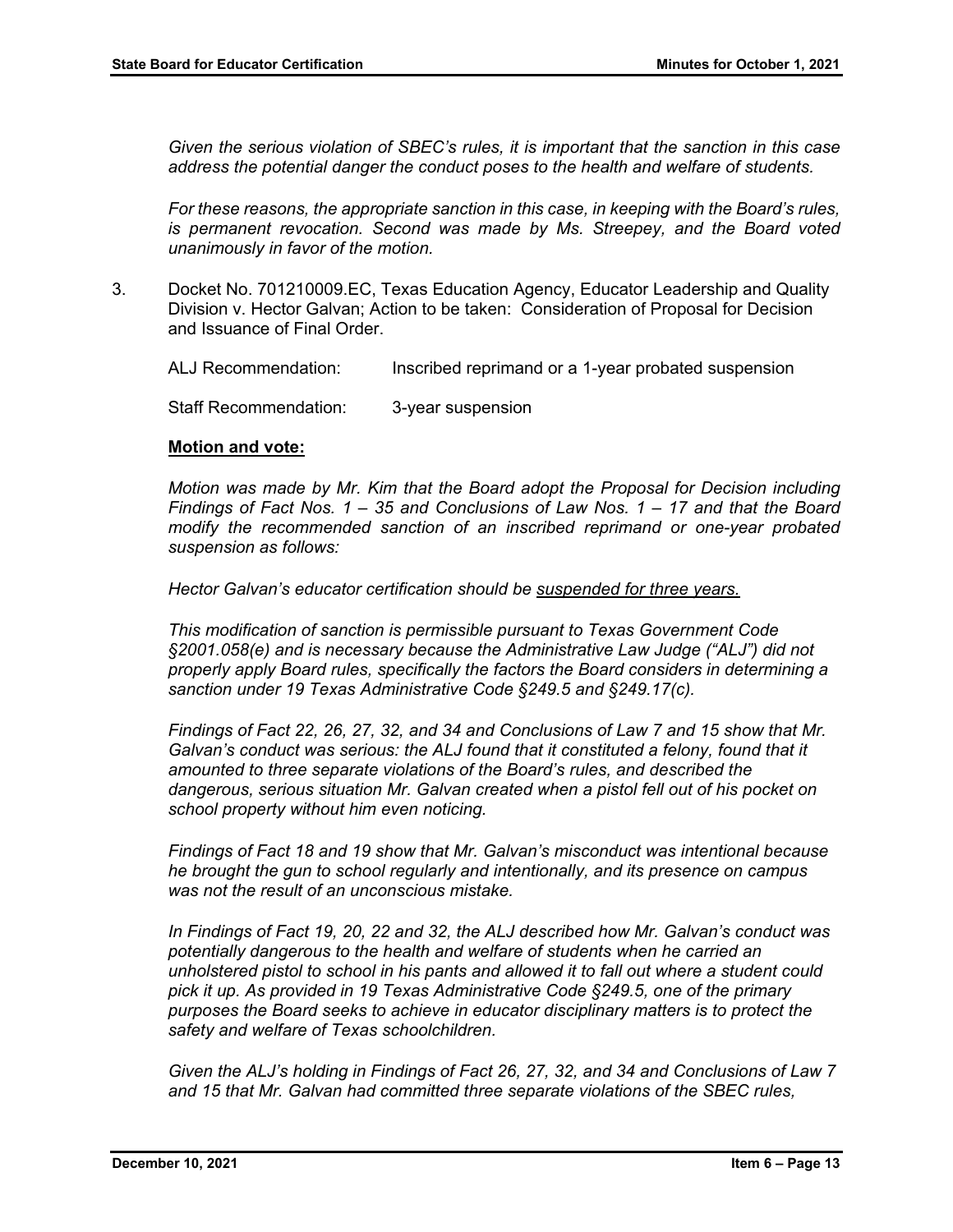*including a felony on a school campus, it is important that the sanction in this case be a strong deterrent to both Mr. Galvan himself and to other educators. Neither an inscribed reprimand nor a probated suspension offers significant deterrent value because both allow Mr. Galvan to remain continuously employed in the classroom.* 

*For these reasons, the appropriate sanction in this case, in keeping with the Board's rules, is a three-year suspension. Second was made by Jean Streepey and the motion*  failed with Mr. Kim, Ms. Glasscock, and Ms. Streepey voting in favor of the motion and *Mr. Coleman, Dr. Kelly and Mr. Gore voting against the motion.* 

*Motion was made by Mr. Coleman that the Board adopt the Proposal for Decision including Findings of Fact Nos. 1 – 35 and Conclusions of Law Nos. 1 – 17. I move that the Board modify the recommended sanction of an inscribed reprimand or one-year probated suspension as follows:*

*Hector Galvan's educator certification should be suspended for one-year beginning April 7, 2021.*

*This modification of sanction is permissible pursuant to Texas Government Code §2001.058(e) and is necessary because the Administrative Law Judge ("ALJ") did not properly apply Board rules, specifically the factors the Board considers in determining a sanction under 19 Texas Administrative Code §249.5 and §249.17(c).*

*Findings of Fact 22, 26, 27, 32, and 34 and Conclusions of Law 7 and 15 show that Mr. Galvan's conduct was serious: the ALJ found that it constituted a felony, found that it amounted to three separate violations of the Board's rules, and described the dangerous, serious situation Mr. Galvan created when a pistol fell out of his pocket on school property without him even noticing.* 

*Findings of Fact 18 and 19 show that Mr. Galvan's misconduct was intentional because he brought the gun to school regularly and intentionally, and its presence on campus was not the result of an unconscious mistake.* 

*In Findings of Fact 19, 20, 22 and 32, the ALJ described how Mr. Galvan's conduct was potentially dangerous to the health and welfare of students when he carried an unholstered pistol to school in his pants and allowed it to fall out where a student could pick it up. As provided in 19 Texas Administrative Code §249.5, one of the primary purposes the Board seeks to achieve in educator disciplinary matters is to protect the safety and welfare of Texas schoolchildren.*

*Given the ALJ's holding in Findings of Fact 26, 27, 32, and 34 and Conclusions of Law 7 and 15 that Mr. Galvan had committed three separate violations of the SBEC rules, including a felony on a school campus, it is important that the sanction in this case be a strong deterrent to both Mr. Galvan himself and to other educators. Neither an inscribed reprimand nor a probated suspension offers significant deterrent value because both allow Mr. Galvan to remain continuously employed in the classroom.*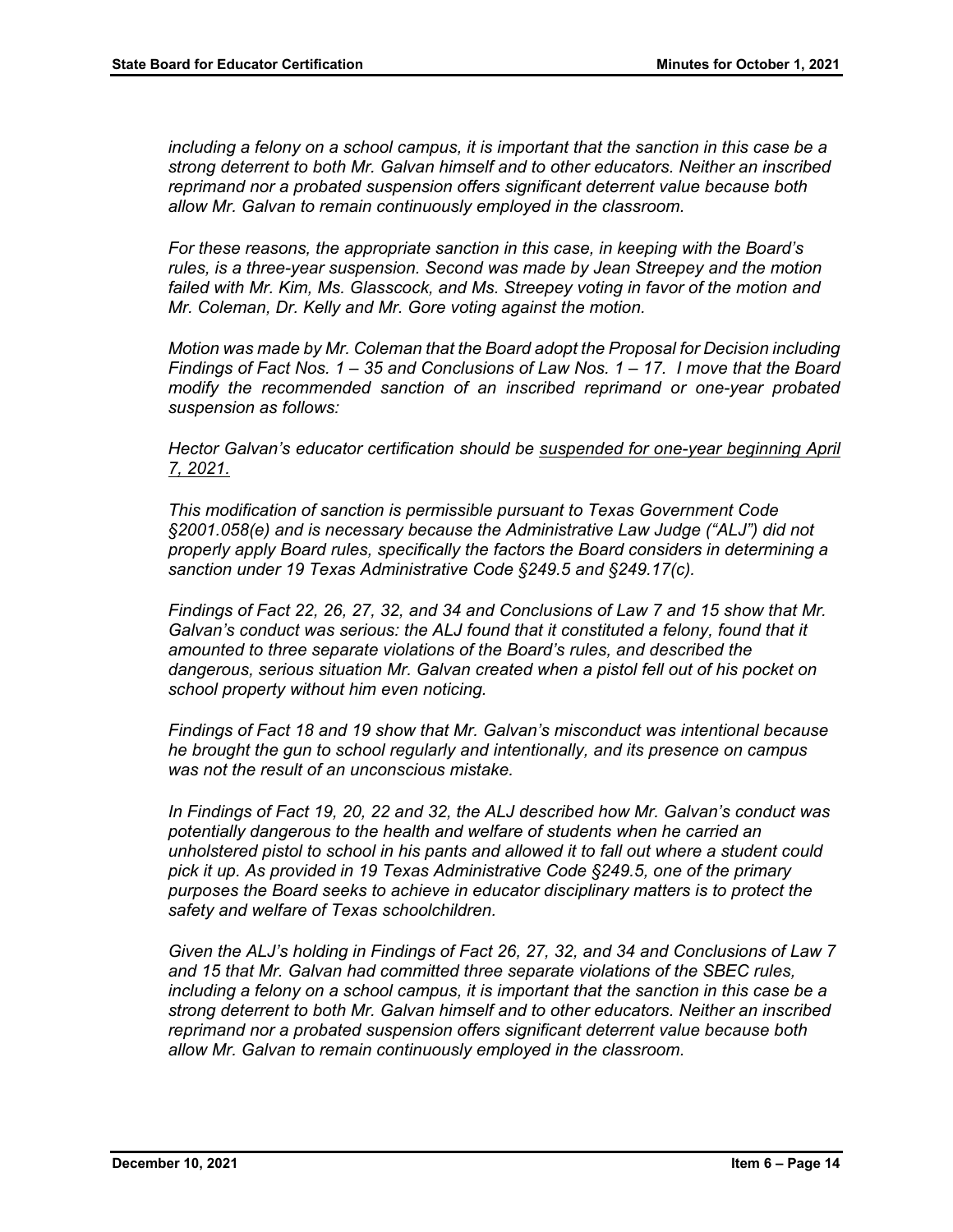*For these reasons, the appropriate sanction in this case, in keeping with the Board's rules, is a one-year suspension beginning April 7, 2021. Second was made by Dr. Kelly, and the motion passed with Dr. Kelly, Mr. Coleman, Mr. Gore, Ms. Glasscock and Ms. Streepy voting in favor of the motion and Mr. Kim voting against the motion.* 

4. Docket No. 701211958.EC, Texas Education Agency, Educator Leadership and Quality Division v Austin Mintas; Action to be taken: Consideration of Proposal for Decision and Issuance of Final Order.

ALJ Recommendation: Approve application for certification

Staff Recommendation: Accept ALJ recommendation

## **Motion and vote:**

*Motion was made by Mr. Coleman that the Board accept the Proposal for Decision and issue a final order consistent with the ALJ's recommendation. Mr. Mintas's application*  for Texas educator certificates should be approved. Second was made by Mr. Kim, and *the Board voted unanimously in favor of the motion.* 

## **C. Court Cases**

#### *District Court Cases*

- 1. David Turner v. Texas Education Agency, Educator Preparation, Certification, and Enforcement Division; Cause No. D-1-GN-17-002298, In the 250<sup>th</sup> District Court of Travis County, Texas.
- 2. Bradley Keith Bowen v. Texas Education Agency, Educator Preparation, Certification, and Enforcement Division; Cause No. D-1-GN-18-004203, In the 98<sup>th</sup> District Court of Travis County, Texas.
- 3. Jamie Belinoski v. Texas Education Agency, Educator Preparation, Certification, and Enforcement Division; Cause No. D-1-GN-19-002926, In the 53rd District Court of Travis County, Texas.
- 4. David Demiglio v. Texas Education Agency, Educator Preparation, Certification, and Enforcement Division; Cause No. D-1-GN-20-001242, In the 459<sup>th</sup> District Court of Travis County, Texas.

## **DISCUSSION ONLY**

#### **15. Discussion of Continuing Professional Education Requirements**

Ms. Pogue presented this item to the Board. She stated that the item would cover continuing professional education (CPE) changes due to SB 1267 and as a result of stakeholder input.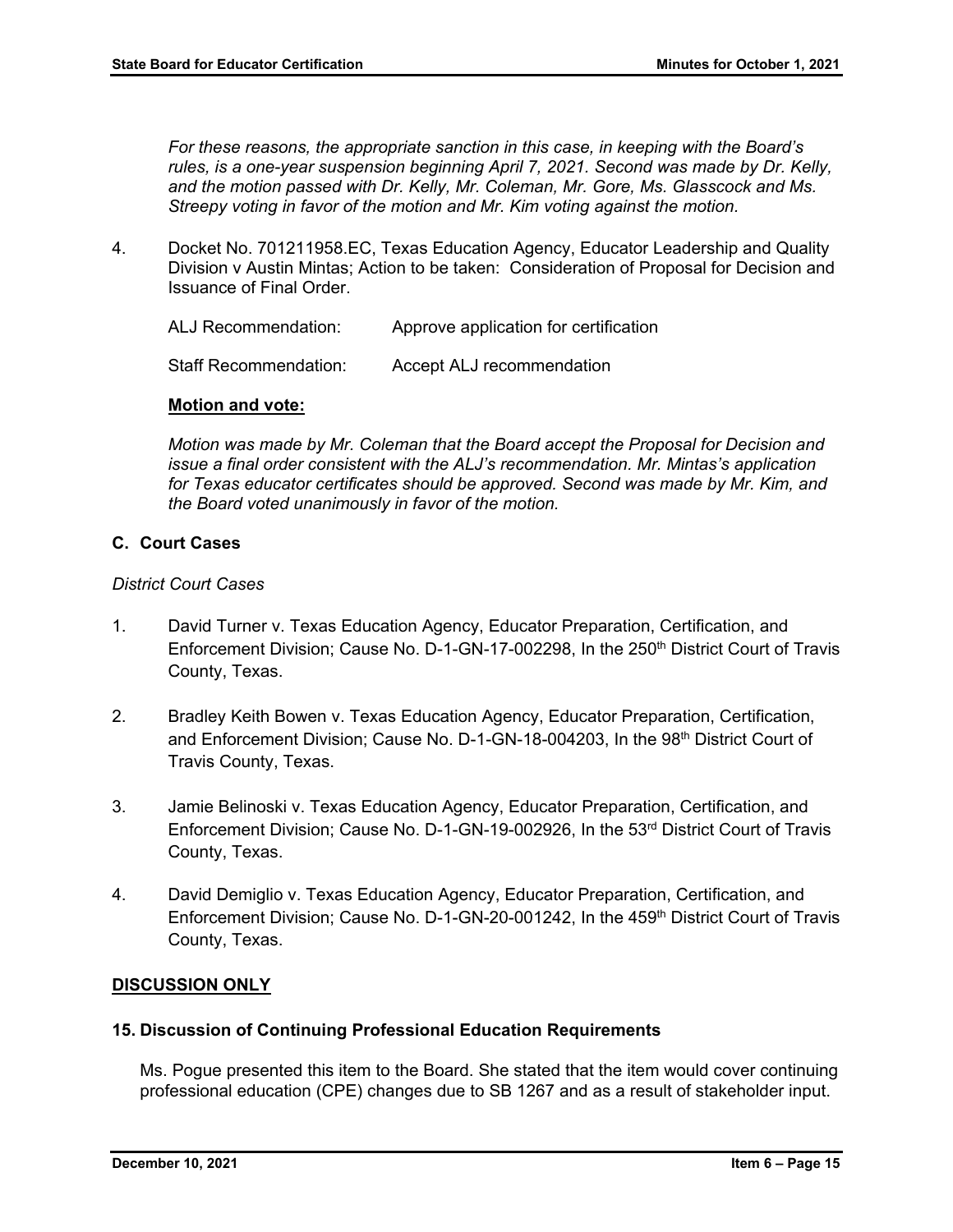She outlined the changes that SB 1267 requires by striking certain CPE topics with limitations of total CPE hours can be used for certificate renewal purposes. The Board provided guidance to keep those topics in rule as allowable topics to comply with the bill while supporting the importance of the topics. Ms. Pogue also presented options for the SBEC to allow for educators to have an exemption for CPE hours to allow a local school district to hire an individual who has an invalid certificate due to the lack of CPE hours and to add CPE requirements for dyslexia training. The Board provided guidance for staff to bring back proposed rule text at the December 2021 meeting that incorporates these changes.

Public Testimony:

Josette Saxton – Texans Care for Children Andrea Chevalier – Association of TX Professional Educators Jan Friese – Texas Counseling Association Megan Guidry – Texas Counseling Association Holly Eaton – Texas Classroom Teachers Association

## **16. Discussion of Effective Preparation Framework Development**

Ms. McLoughlin presented this item to the Board. She stated that this item would provide the Board with the opportunity to continue the discussion around the development of an Effective Preparation Framework. Ms. McLoughlin shared that at the July 2021 SBEC meeting, the Board provided direction to TEA staff to begin the process of developing a framework to codify the quality components of EPPs that would allow the Board to recognize high-quality educator preparation and support EPP continuous improvement. Ms. McLoughlin summarized the feedback that the Board provided to staff at that time, which she named would help guide the development of the framework moving forward. Ms. McLoughlin provided an overview of the proposed functions of the framework and work that had been done to date by stakeholder committees to develop the framework content. Finally, Ms. McLoughlin shared next steps in the framework development process, including upcoming opportunities for further stakeholder engagements and updates to the Board.

Members of the SBEC provided feedback and input on the stakeholders involved in the framework development process to ensure that there are experts in educator preparation included early in the development process. Ms. Pogue also addressed questions from members of the Board on the makeup of the Educator Preparation Advisory Committee (EPAC), reinforcing the diverse representation on the committee.

## **17. Discussion of the edTPA Pilot Updates**

Ms. McLoughlin and Mr. Pitre presented this item to the Board. Ms. McLoughlin shared that item would cover the background and rationale for implementation of the edTPA pilot, provide an overview of the Year 1 and Year 2 edTPA pilots, and provide an overview of Year 3 pilot activities and next steps. Ms. McLoughlin shared background context on policy actions the SBEC has taken since 2015 in alignment with the Board's core beliefs and areas of focus, including the implementation of the edTPA pilot in 2019. Ms. McLoughlin provided an overview of how the edTPA aligns with the SBEC's focus areas and measures a candidate's ability to demonstrate foundational pedagogical skills in a Texas classroom. Ms.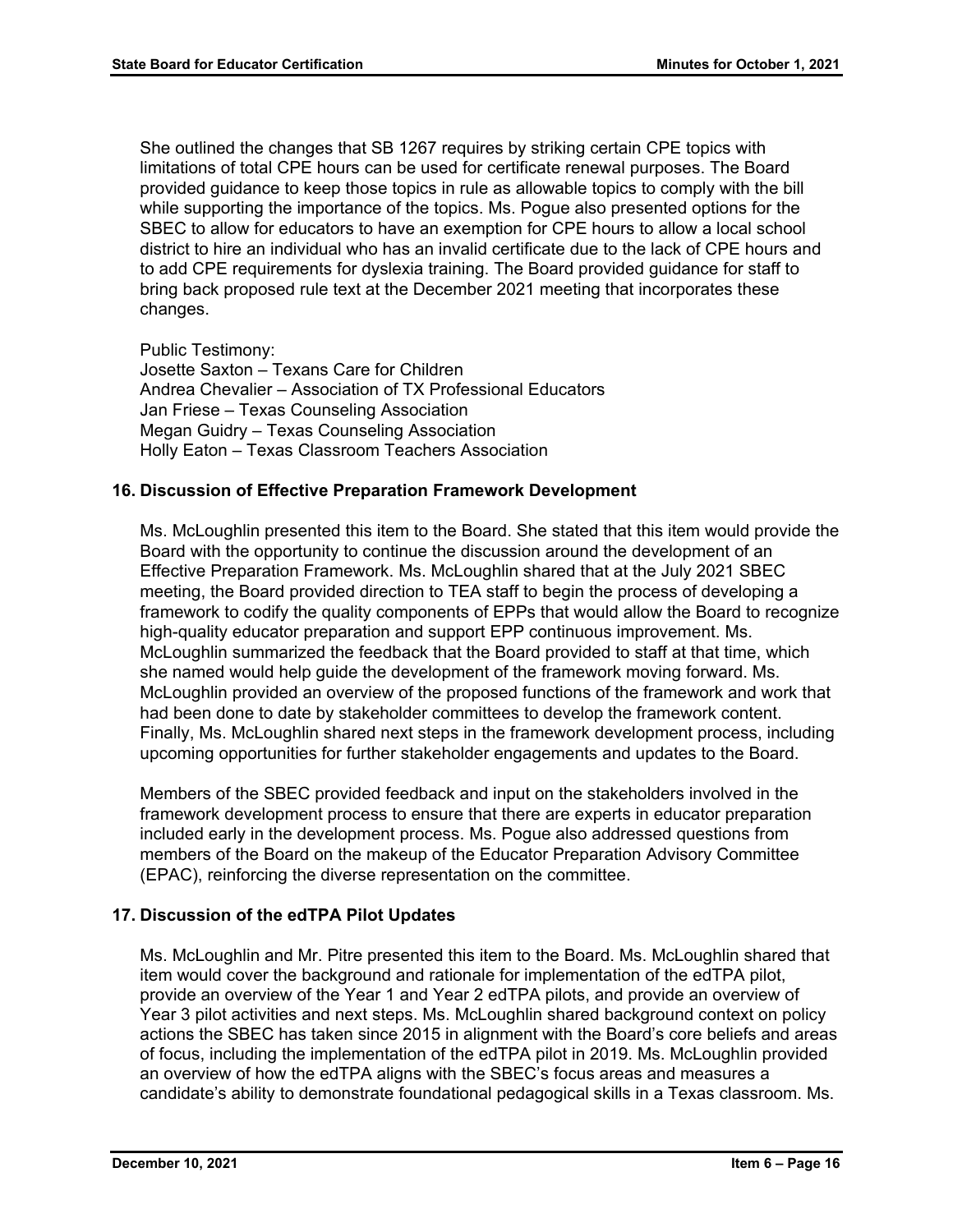McLoughlin compared the content of the edTPA as a certification exam to the current pedagogy certification exam, the Pedagogy and Professional Responsibilities (PPR) exam, reinforcing that the edTPA requires teacher candidates to demonstrate their skills for issuance of a professional license, unlike the PPR. Mr. Pitre then shared his experience completing the edTPA as a teacher candidate.

Ms. McLoughlin then provided an overview of the participation and performance outcomes for teacher candidates who participated in the Year 2 edTPA pilot. Ms. McLoughlin shared that Texas candidates mean scores had increased overall in Year 2 in comparison to Year 1 but remained below the national mean. In addition, she shared that candidate performance by race/ethnicity increased for all groups from Year 1 to Year 2 and that candidates performed near parity across race/ethnicity groups in Year 2.

Finally, Ms. McLoughlin provided an overview of plans to support edTPA implementation in Year 3 of the edTPA pilot and named that staff planned to bring forward discussion rule text at the December SBEC meeting to discuss implementation of the edTPA to replace the PPR exam at the end of the edTPA pilot.

Members of the SBEC asked if there was middle ground between the current PPR exam and the edTPA, given feedback provided by public testimony. Ms. McLoughlin shared that there is strong alignment between edTPA and T-TESS and reinforced the value of the feedback provided by field supervisors and cooperating and mentor teachers to candidates. She named that the SBEC, in issuing a professional license to teach, has required a third party validation of a candidate's readiness through a certification exam. She shared that edTPA, as a valid and reliable performance assessment, is the best option for a certification exam given this charge. Members of the SBEC also requested to see modeled pass rate data for candidates participating in the pilot in comparison to national standards. Ms. McLoughlin shared that she would bring that data back to the SBEC in December 2021.

Public Testimony: Mike Vriesenga – University of Texas San Antonio Claudia Garcia – University of Texas San Antonio

## **18. Discussion of the Special Education Certification Redesign and Test Development Updates**

This item was not presented to the Board.

# **19. Discussion of Proposed Amendments to 19 TAC Chapter 228, Requirements for Educator Preparation Programs, §228.2, Definitions, §228.10, Approval Process, §228.30, Educator Preparation Curriculum, §228.35, Preparation Program Coursework and/or Training**

Ms. McLoughlin presented this item to the Board. She stated that the item provided the SBEC an opportunity to discuss proposed amendments to Chapter 228, Requirements for Educator Preparation Programs to implement four bills from the 87th regular session that impacted educator preparation. Ms. McLoughlin provided an overview of each of the four bills, Senate Bills (SB) 226 and 1590 and House Bills (HB) 139 and 159. Ms. McLoughlin provided an overview of amendments to preparation program curriculum requirements to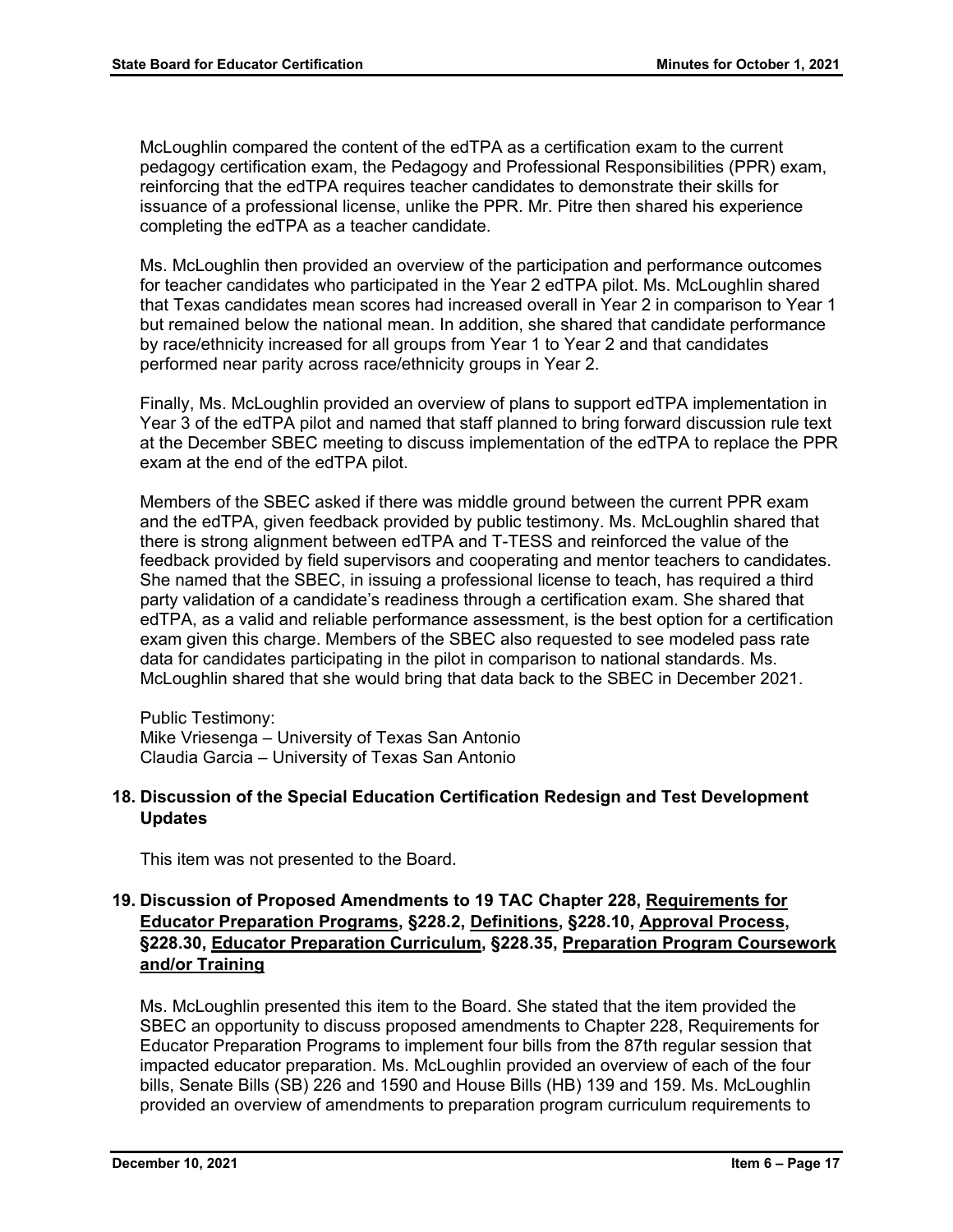include the SB 226 requirement to include "virtual instruction" and "virtual learning" to the list of topics that EPPs must include in their curriculum. She then provided an overview of amendments to coursework and training requirements to implement the HB 139 requirement to add "clinical and professional experience" training to the list of appropriate credit toward certification requirements for military service members, spouses, and veterans that EPPs must develop criteria and procedures to allow. Then, she provided an overview of amendments to definitions, approval processes, and curriculum requirements to implement HB 159 which established training requirements for educators regarding proactive instructional planning techniques and evidence-based instructional practices for students with disabilities. Finally, Ms. McLoughlin provided an overview of the SB 1590 bill language and the translation of the statute to amendments to coursework and training requirements regarding virtual observations. Ms. McLoughlin named that staff's interpretation of the rule allowed the Board to make rules at or above what is stated in the statute but named that some stakeholders had differing interpretations.

Dr. Kelly inquired further on the legislative intent provided, naming that the SBEC is bound by the plain language of the statute but wanted to be cognizant of the intent. Mr. Coleman stated that the plain reading of the statute conflicted with staff's proposed rule text. Ms. McLoughlin reinforced that the Board had the opportunity to speak with their attorney in closed session to receive further guidance. Dr. Kelly asked the Board if they would like to go into executive session. Dr. Lofters named that he did not think executive session was necessary but inquired further on the legislative intent. Ms. Garcia reinforced that the phrase "at least" within the statute led to the proposed rule text, which adhered to the minimum requirements outlined in the statute and maintained the Board's current requirements. Dr. Kelly provided guidance for staff to bring back proposed rule text at the December 2021 meeting for further discussion and input.

Public Testimony: Adam Jones – iTeach Texas Andrea Chevalier – Association Texas of Professional Educators Priscilla Aquino Garza – Educate Texas Marissa Hernandez – Teach Plus Patty Quinzi – American Federation of Teachers Eric Nustrom – Texas Teachers of Tomorrow

## **20. Discussion of Proposed Amendments to 19 TAC Chapter 245, Certification of Educators from Other Countries**

This item was not presented to the Board due to meeting adjournment.

## **21. Discussion of Proposed Amendments to 19 TAC Chapter 230, Professional Educator Preparation and Certification, Subchapter H, Texas Educator Certificates Based on Certification and College Credentials from Other States or Territories of the United States**

This item was not presented to the Board due to meeting adjournment.